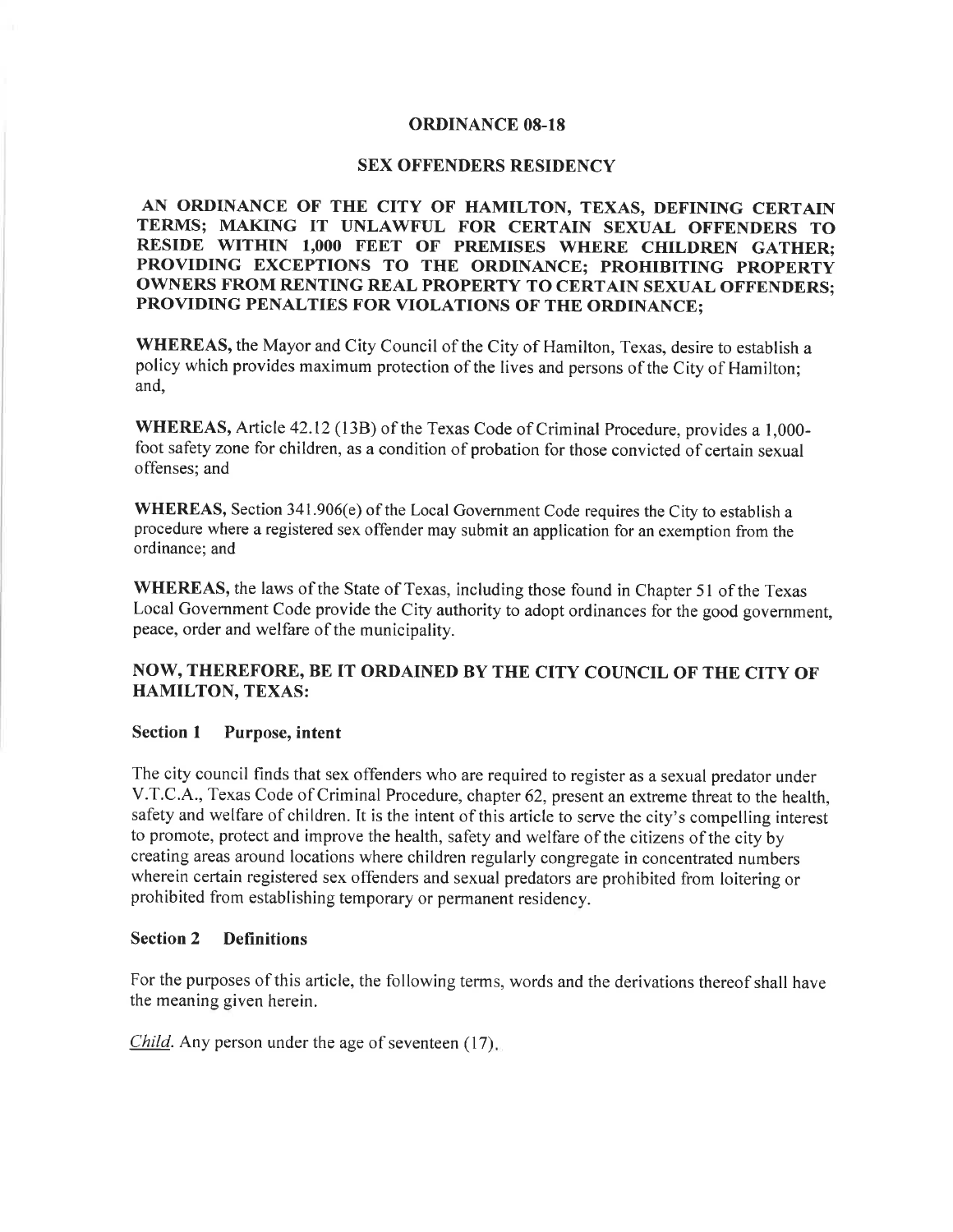*Child-care facility.* A family day-care home which provides regular care to no more than four  $(4)$ children under fourteen  $(14)$  years of age, excluding children related to the caretaker, and provides care after school hours for not more than six (6) additional elementary school children, but the total number of children, including those related to the caretaker, shall not exceed twelve (12) at any given time.

Child-care institution. A commercial day-care center provides regular care to any number of adults or children for less than twenty-four (24) hours a day.

Child safety zone. Public parks, private and public schools, public library, amusement arcades, video arcades, indoor and outdoor amusement centers, amusement parks, public or commercial and semi-private swimming pools, child-care facility, child-care institution, public or private youth soccer or baseball field, crisis center or shelter, skate park or rink, public or private youth center, movie theater, bowling alley, and scouting facilities.

Database. The Texas Department of Public Safety's Sex Offender Database or the sex offender registration files maintained by the sex offender registration officer of the police department.

Loiter. Standing, sitting idly, whether or not the person is in a vehicle or remaining in or around an area.

Park or playground. One of the following:

(l) Any land, including improvements to the land that is administered, operated or managed by the city for the use of the general public as a recreational area.

(2) City recreational areas include, but are not limited to, conservation area, jogging trail, hiking trail, bicycle trail, recreational center, swimming pool, soccer field or baseball field.

Permanent residence. A place where the person abides, lodges, or resides for 14 or more consecutive days.

Places where children regularly congregate. Same as child safety zone.

**Public way**. Any place to which the public or a substantial group of the public has access and includes, but is not limited to, streets, shopping centers, parking lots, transportation facilities, restaurants, shops and similar areas that are open to the use of the public.

School. A private or public preschool, private or public elementary school or private or public secondary school.

Sex offender. An individual who has been convicted of or placed on deferred adjudication for a sexual offense involving a person under seventeen (17) years of age for which the individual is required to register as a sex offender under chapter 62, Texas Code of Criminal Procedure.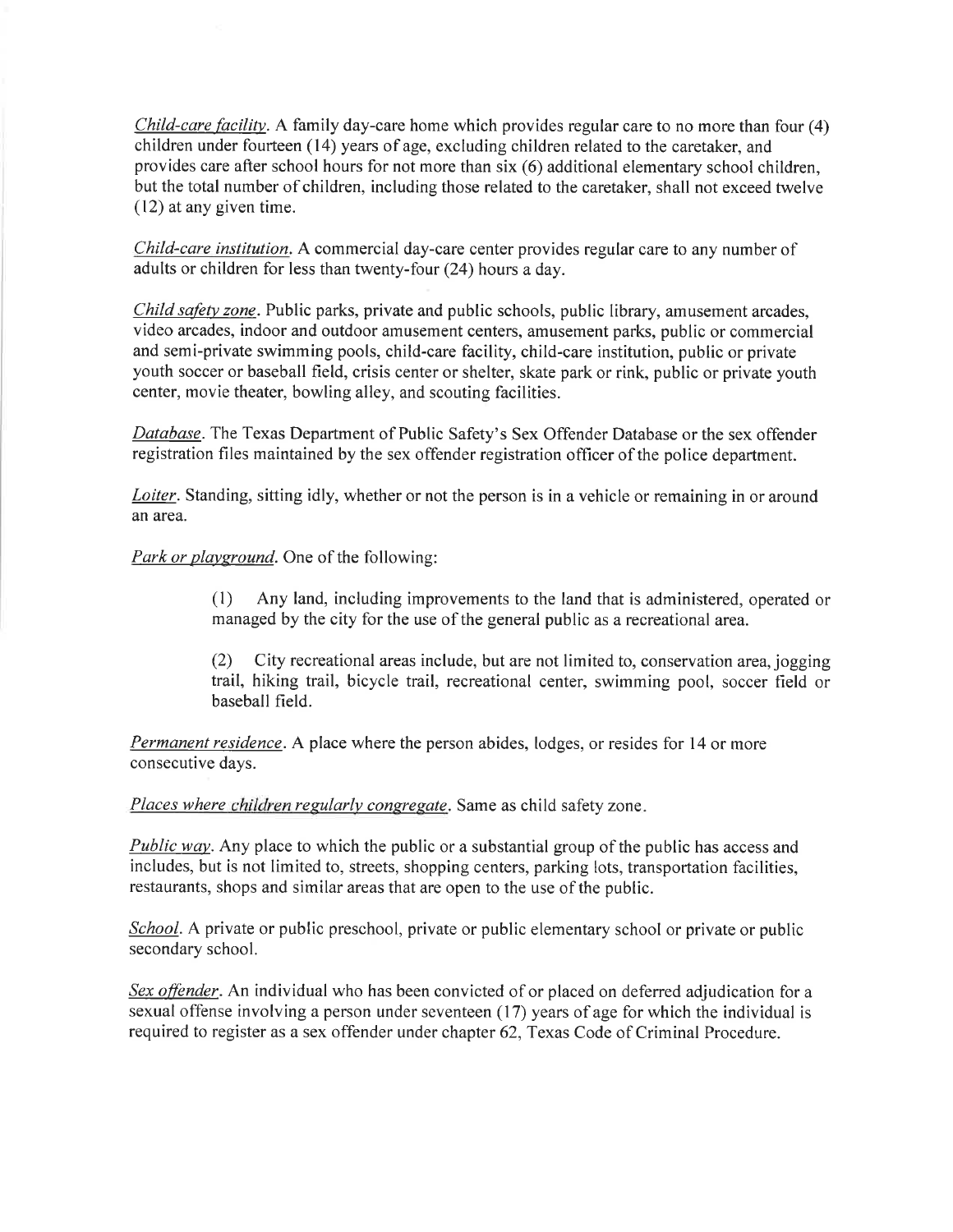Temporary residence. A place where a person abides, lodges, or resides for a period of fourteen (14) or more days in the aggregate, during any calendar year and which is not the person's permanent address, or a place where the person routinely abides, lodges, or resides for a period of four (4) or more consecutive or nonconsecutive days in any month and which is not the person's permanent residence.

# Section 3 Offenses

(a) It is an offense for a sex offender to establish a permanent residence or temporary residence within one thousand (1,000) feet of the real property comprising a school, child-care facility, childcare institution, park or playground or other places where children regularly congregate.

(b) It is an offense for a sex offender to knowingly enter a child safety zone. ä.

(c) It is an offense for a sex offender to knowingly loiter on a public way within 300 feet of <sup>a</sup> child safety zone.

#### Section 4 offenders Property owners prohibited from renting real property to registered sex

It is unlawful to let or rent any place, structure or part thereof, manufactured home, trailer, or any other conveyance, with the knowledge that it will be used as a perrnanent residence or temporary residence by any person prohibited from establishing such permanent residence or temporary residence pursuant to the terms of this article, if such place, structure, or part thereof, manufactured home, trailer, or other conveyance is located within I,000 feet from a child safety zone, as defined in section 2.

# Section 5 Measurements

For the purpose of this article, the distance between a perrnanent or temporary residence and the premises shall be determined by a straight line from the outer property line of such permanent or temporary residence in closest proximity to the nearest property line of the premises. In the case of apartment complexes or other multiple residences, the distance shall be determined by a straight line from the outer property line of such apartment complex or other multiple residences in closest proximity to the nearest property line of the premises.

# Section 6 Evidentiary matters

(a) If a sex offender that is prohibited from being in a child safety zone is found in a child safety zone by a police offìcer, the sex offender is subject to punishment in accordance with this article.

(b) It shall be prima facie evidence that this article applies to such a person if that person's record appears in/on the database and the database indicates that the victim was less than seventeen  $(17)$  years of age.

(c) The distance of three hundred (300) feet from a child safety zone shall be measured on <sup>a</sup> straight line from the closest boundary of the child safety zone.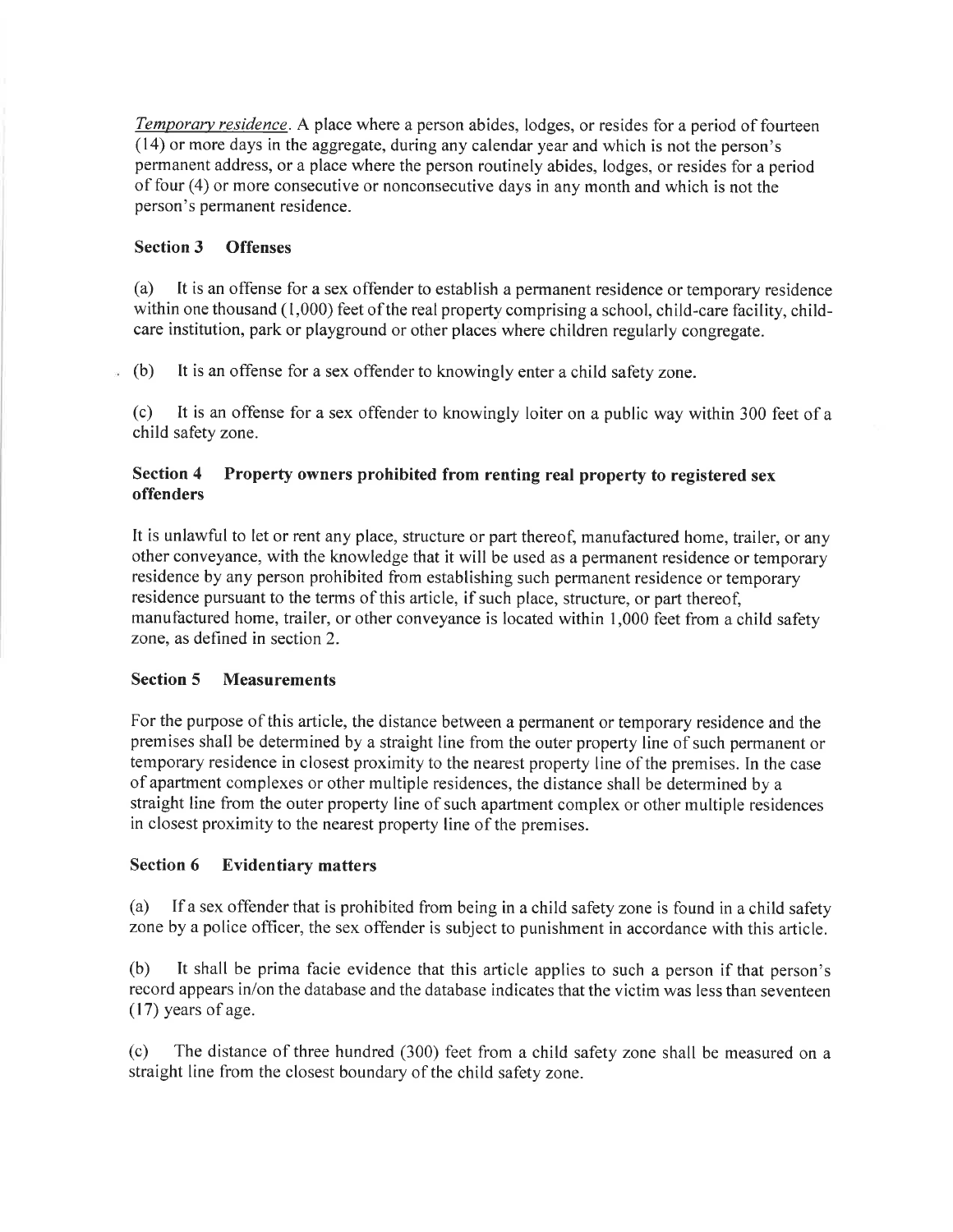(d) The distance of one thousand (1,000) feet from a place where children congregate shall be measured on a straight line from the closest boundary line of the sex offender's residence to the closest boundary line of the school, child-care facility, child-care institution, park or playground or other places where children regularly congregate.

(e) In the case of multiple residences on one property, measuring from the nearest property line of the residences to the nearest property line of the school, child-care facility, child-care institution, park or playground or other places where children regularly congregate.

(f) In cases of a dispute over measured distances, it shall be incumbent upon the person(s) challenging the measurement to prove otherwise.

(g) A map depicting the prohibited areas shall be created by the city and maintained by the police department. The city shall review the map annually for changes. Said map will be available to the public at the police department or available on the city's website or the city's police department website.

# Section 7 Exceptions

(a) The person required to register in/on the database established the permanent residence or temporary residence and residency prior to the adoption of this article, has been consistently maintained and the person has complied with all of the sex offender registration laws of the state, prior to the date of the adoption of this article.

(b) The place where children regularly congregate, as specified herein, within one thousand  $(1,000)$  feet of the permanent or temporary residence of the person required to register on/in the database was opened after the person established the permanent or temporary residence and complied with all sex offender registration laws of the state.

(c) The information on/in the database is incorrect, and, if corrected, this section would not apply to the person who was erroneously listed on/in the database.

(d) The person required to register on/in the database was a minor when he or she committed the offense requiring such registration and was not convicted as an adult.

(e) The person required to register is under eighteen (18) years of age or a ward under <sup>a</sup> guardianship, who resides with a parent or guardian.

(Ð The person required to register has been exempted by a court order from registration as a sex offender under chapter 62, Texas Code of Criminal Procedure; or

(g) The person required to register has had the offense for which the sex offender registration was required, reversed on appeal or pardoned.

(h) The person's duty to register on/in the database has expired.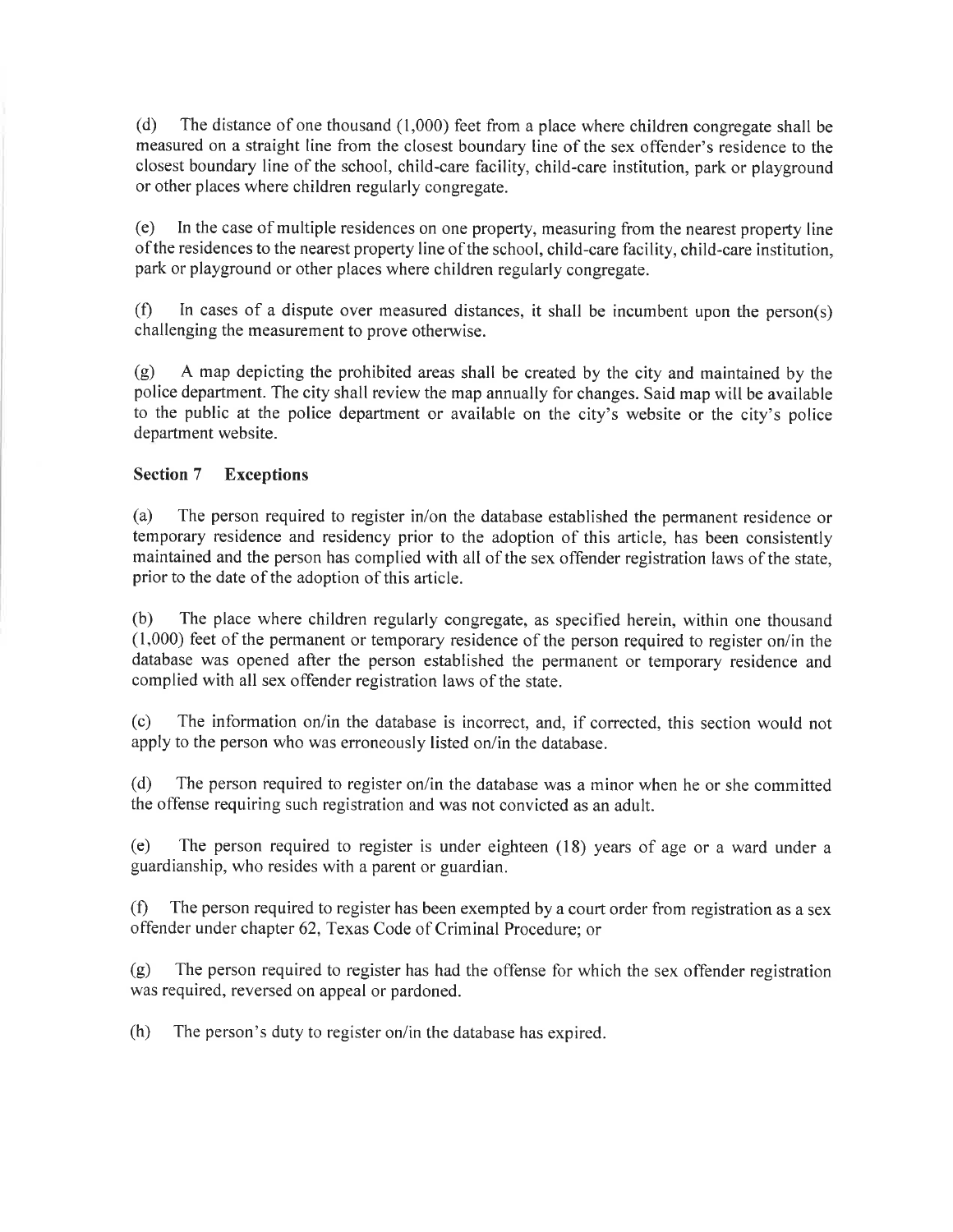(i) Nothing in this provision shall require any person to sell or otherwise dispose of any real estate or home acquired or owned prior to the conviction of the person as a sex offender.

#### **Section 8** Penalties

Any person, firm, corporation, agent or employee thereof who violates any of the provisions of this article shall be guilty of a misdemeanor and upon conviction thereof may be fined an amount not to exceed S2,000.00 as allowed by law. Each day that a violation is permitted to exist shall constitute a separate offense and shall be punishable as such.

#### Section 9 Nonliability

The city and its officers, agents and employees shall have no liability of any nature for any actions, omissions, or other matters in any way concerning the subject matter of this article

#### Section 10 Appeal

(a) Option to appeal. A sex offender may seek an exemption from this article by appealing to the city council.

# (b) Appeal procedure.

(1) The city secretary shall prepare an official appeal form

(2) A sex offender shall completely fill in the official form and submit it to the city secretary, who shall forward it to the mayor.

(3) The mayor, upon receiving the completed appeal form, shall schedule a public hearing before the city council.

(4) The city council shall conduct a public hearing, during which they may review any pertinent information and may accept oral and written statements from any person.

(5) Following the public hearing, the city council shall decide, by majority vote, whether to grant or deny an exemption. An exemption may be unconditional or limited to a certain address or time. The decision on whether or not to grant an exemption may be based on whether the sex offender has shown remorse, has rehabilitated, could reoffend, and any other factor related to the city's interest in promoting, protecting, and improving the health, safety, and welfare of the community.

(6) A written copy of the official minutes of the meeting shall detail the decision, and shall, upon written request, be provided to the sex offender.

# SECTION 1I

All provisions of any ordinance in conflict with this Ordinance are hereby repealed to the extent they are in conflict. Any remaining portions of said ordinances shall remain in full force and effect.